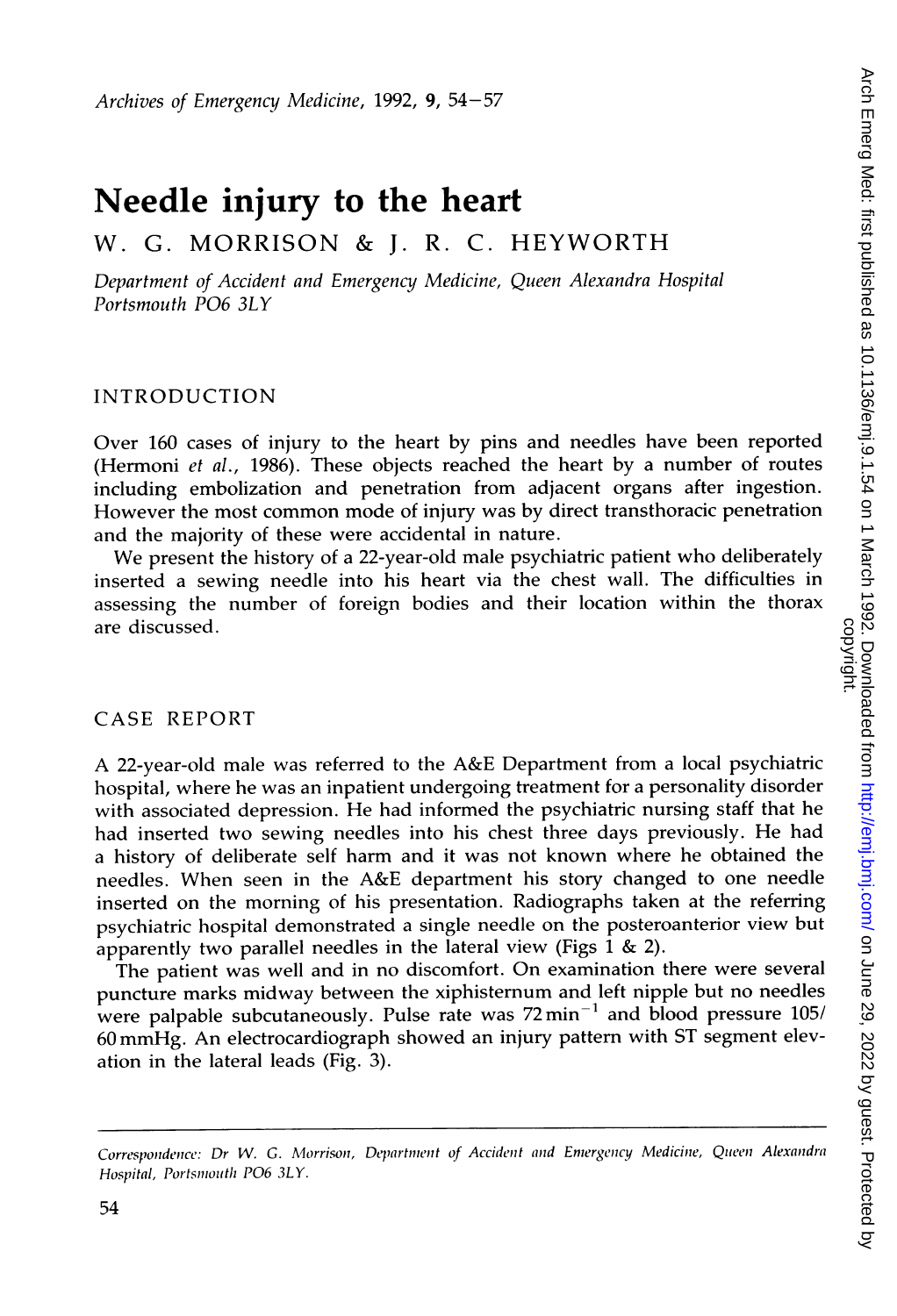

Fig. 1. Posteroanterior chest X-ray.



Fig. 2. Lateral chest X-ray.

Computerized tomography (CT) of the chest (Fig. 4) showed that the needle or needles entered the heart rather than being confined to the chest wall, but it was not possible to be specific about the exact location from the scan.

The patient was transferred to the regional cardiothoracic unit. At operation <sup>a</sup> single needle was found to have penetrated the left anterior descending coronary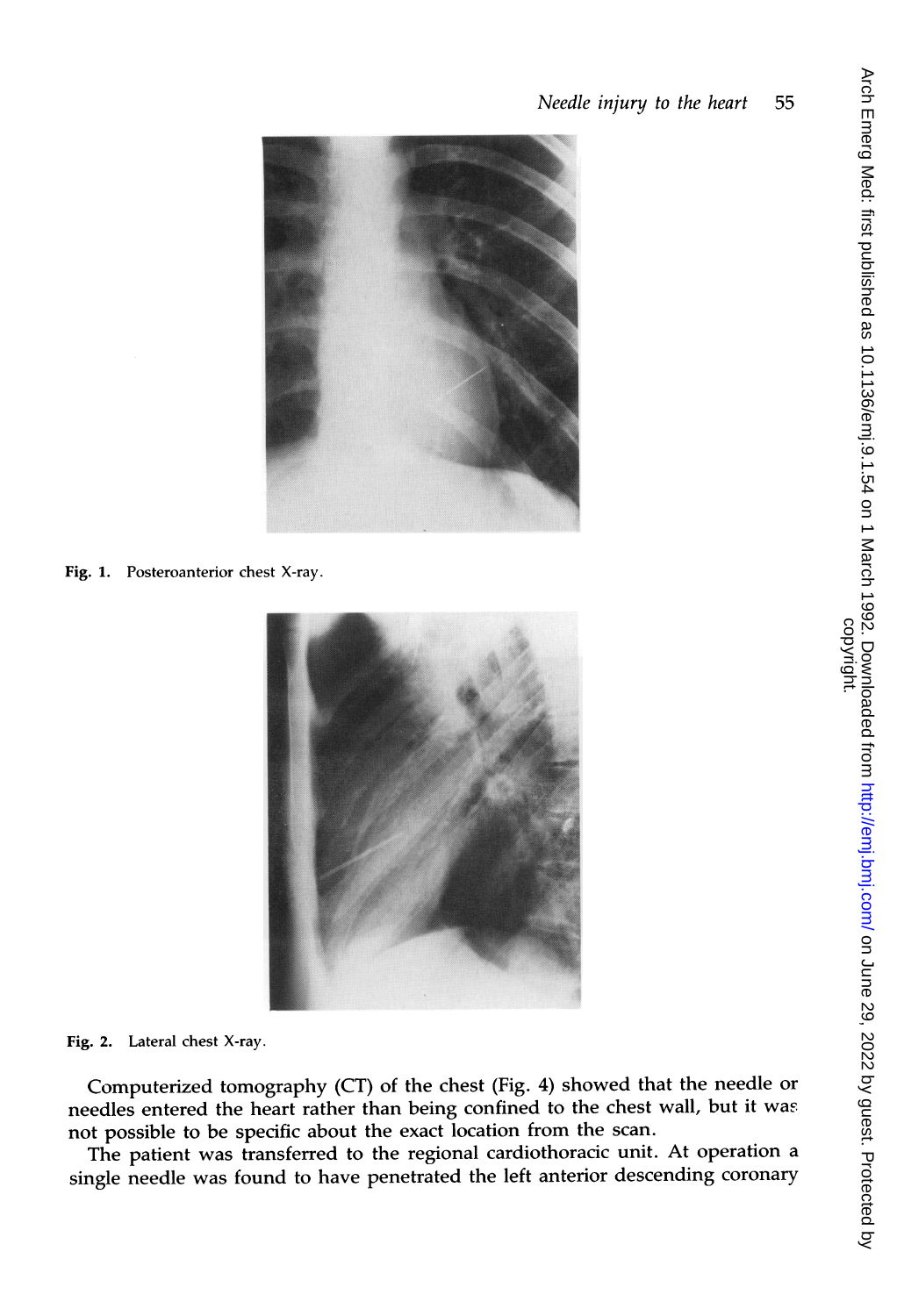#### <sup>56</sup> W. G. Morrison & J. R. C. Heyworth



Fig. 3. Electrocardiograph showing ST elevation in the lateral leads.



Fig. 4. CT scan of thorax at the level of injury.

artery and entered the substance of the left ventricular wall. This was removed. Further exploration with cardiopulmonary bypass, and X-ray screening failed to reveal a second needle either in the myocardium or elsewhere in the body.

The patient made an uneventful postoperative recovery. Electrocardiograph appearances returned to normal within 3 days and he was transferred back to the psychiatric hospital <sup>1</sup> week later.